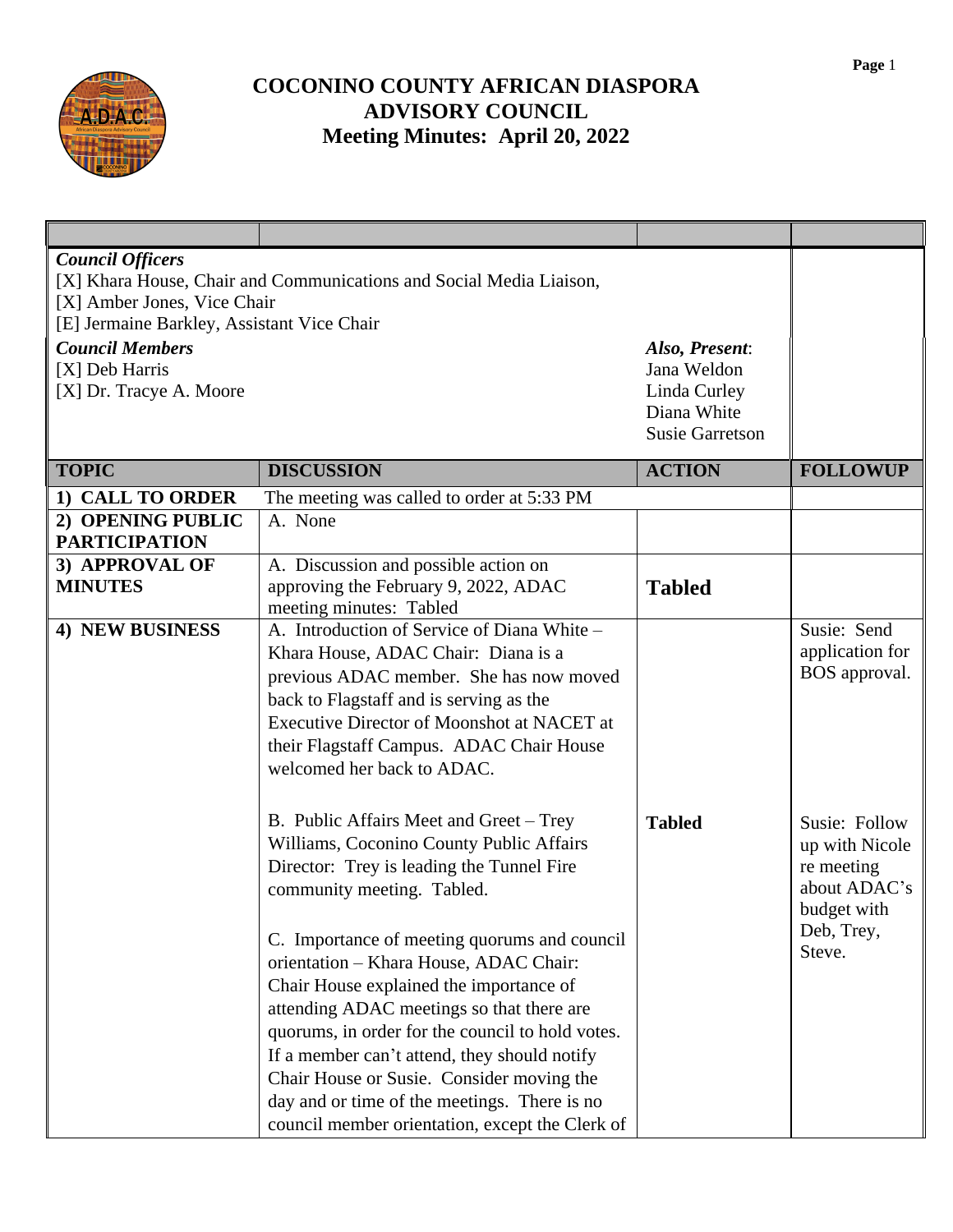|                 |                                                                                                                                                                                                                                                                                                                                                                                                                                                                                                                                                                                                                                                                                                                                                                                                                                                                                                                                                                                                                                                                                                                                                                                                                                                             | Page 2                                                                                            |
|-----------------|-------------------------------------------------------------------------------------------------------------------------------------------------------------------------------------------------------------------------------------------------------------------------------------------------------------------------------------------------------------------------------------------------------------------------------------------------------------------------------------------------------------------------------------------------------------------------------------------------------------------------------------------------------------------------------------------------------------------------------------------------------------------------------------------------------------------------------------------------------------------------------------------------------------------------------------------------------------------------------------------------------------------------------------------------------------------------------------------------------------------------------------------------------------------------------------------------------------------------------------------------------------|---------------------------------------------------------------------------------------------------|
|                 | the Board can attend for this purpose.                                                                                                                                                                                                                                                                                                                                                                                                                                                                                                                                                                                                                                                                                                                                                                                                                                                                                                                                                                                                                                                                                                                                                                                                                      |                                                                                                   |
|                 | D. Indigenous Representation Project - Jana<br>Weldon, City of Flagstaff Beautification, Arts,<br>and Sciences Project Administrator: Jana<br>presented slides:<br><b>PDF</b><br><b>Working Group</b><br>April.pdf<br>Jana manages public art projects that are part of<br>Flagstaff's infrastructure. They want to form a<br>working group and expand from Indigenous<br>representation to multi-cultural representation<br>on this group. At Sawmill Park (a county park)<br>there is an opportunity to do rotating art<br>projects. The county park was created with the<br>idea of including rotating Indigenous art, but<br>the county has not had the staff or the funds to<br>accomplish this. The city does have the<br>dedicated funding and staff for this. They hope<br>to begin the working group in June 2022, and<br>do a Call for Artists in fall or winter, installing<br>in 2023. The plan is for the working group to<br>determine important details in the process,<br>including determining guiding principles. It<br>was suggested that Jana contact the NAU Art<br>Department for help in this effort, as NAU has<br>introduced a project where staff and faculty are<br>allowed to do 16 hours per month to do<br>community service. |                                                                                                   |
| 5) OLD BUSINESS | A. Juneteenth task force report - Deb Harris,<br>ADAC member: Juneteenth is a partnership<br>with the Southside Community Association<br>(SCA). The fundraising letters have been sent.<br>There is a change in the county process for<br>applying for Community Impact funds. ADAC<br>member Harris will fill out the application to do<br>this. The schedule for the Juneteenth weekend<br>is:<br>Friday: Gala and Rewards event<br>Saturday: Outdoor festival at the Murdoch<br>Center.<br>Sunday: Flagstaff Symphony featuring the<br>group Serpentine to play Earth, Wind, and Fire<br>music.<br>SCA has received a \$25,000 grant from the<br>Arizona Community Foundation for the<br>Juneteenth weekend, as well as for events all                                                                                                                                                                                                                                                                                                                                                                                                                                                                                                                   | Deb: Send<br>Susie list of<br>committees to<br>send to<br>councils and<br>friends of<br>councils. |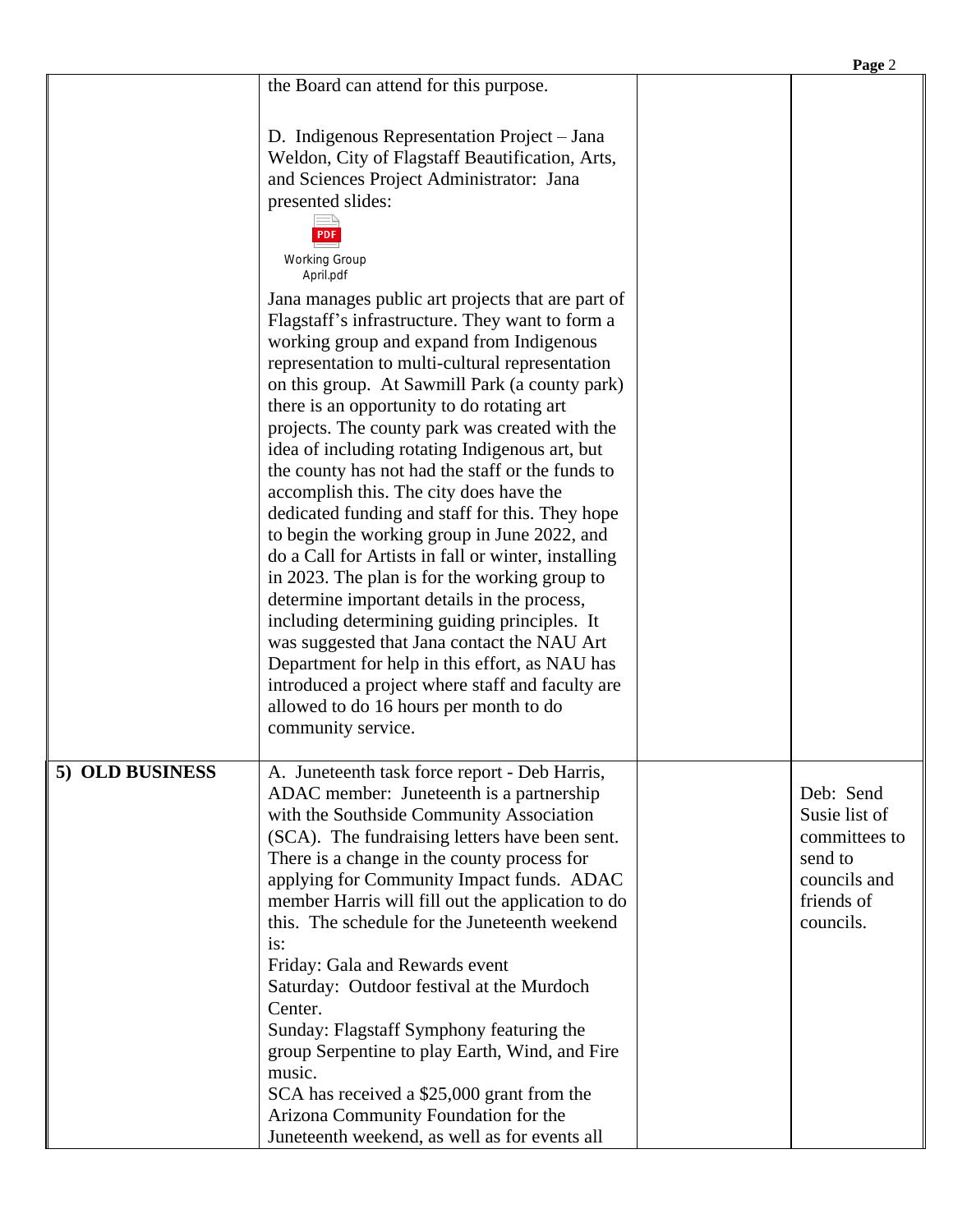|                                                                                                                                                                                                                                                                                                                                                                                                                                                                                                                                                                                                                                                                                                                                  |              | Page 3 |
|----------------------------------------------------------------------------------------------------------------------------------------------------------------------------------------------------------------------------------------------------------------------------------------------------------------------------------------------------------------------------------------------------------------------------------------------------------------------------------------------------------------------------------------------------------------------------------------------------------------------------------------------------------------------------------------------------------------------------------|--------------|--------|
| year, including for a project called 66 Pathways<br>to Juneteenth.<br>List of committees volunteers are needed for:<br>Gala & Rewards - Bernadine Lewis<br>Saturday event (block party)<br><b>Accommodations Committee</b><br>Need a vendor coordinator.<br>Need a marketing person<br>Need a volunteer coordinator<br>Need setup/takedown person<br>For the Saturday event the street will be closed<br>off.<br>B. ADAC social media - Jermaine Barkley,<br>ADAC Assistant Vice Chair: Jermaine is<br>working with Red Cross and is attending the<br>Tunnel Fire community meeting. Table<br>C. Lived Black Experience (LBE) update -<br>Deb Harris, ADAC member, and Khara House,<br>ADAC Chair: LBE just had an in-person and | <b>Table</b> |        |
| streamed Community Dialog at the Murdoch<br>Center about homelessness, mental health and<br>its impact on the community and skid row.<br>There will be a Symposium on June 2, 3, 4 on<br>mental health, health, wellness, and Covid. It<br>will be live at the High Country Conference<br>Center. NAU is taking the lead on getting<br>information out.                                                                                                                                                                                                                                                                                                                                                                          |              |        |
| D. Black History Month Essay/Art Contest<br>(looking forward to $2023$ ) – Khara House,<br>ADAC Chair: The committee met to discuss<br>how to get prepared for the 2023 theme in<br>advance and to make sure the theme is<br>appropriate for the different age groups. They<br>agreed to incorporate the project into the<br>schools earlier. This year more teachers<br>participated. One teacher wants to incorporate<br>all year long and a principal wants to be<br>intentional about it during the year. For 2023:<br>Introduce the contest to teachers in<br>August so they can incorporate it in to<br>thei lesson plans.<br>Release the flyer in early December                                                          |              |        |
| with a press release on December 16.<br>Accept submissions about mid-January<br>through first week of February.<br>Awards Ceremony late February.                                                                                                                                                                                                                                                                                                                                                                                                                                                                                                                                                                                |              |        |